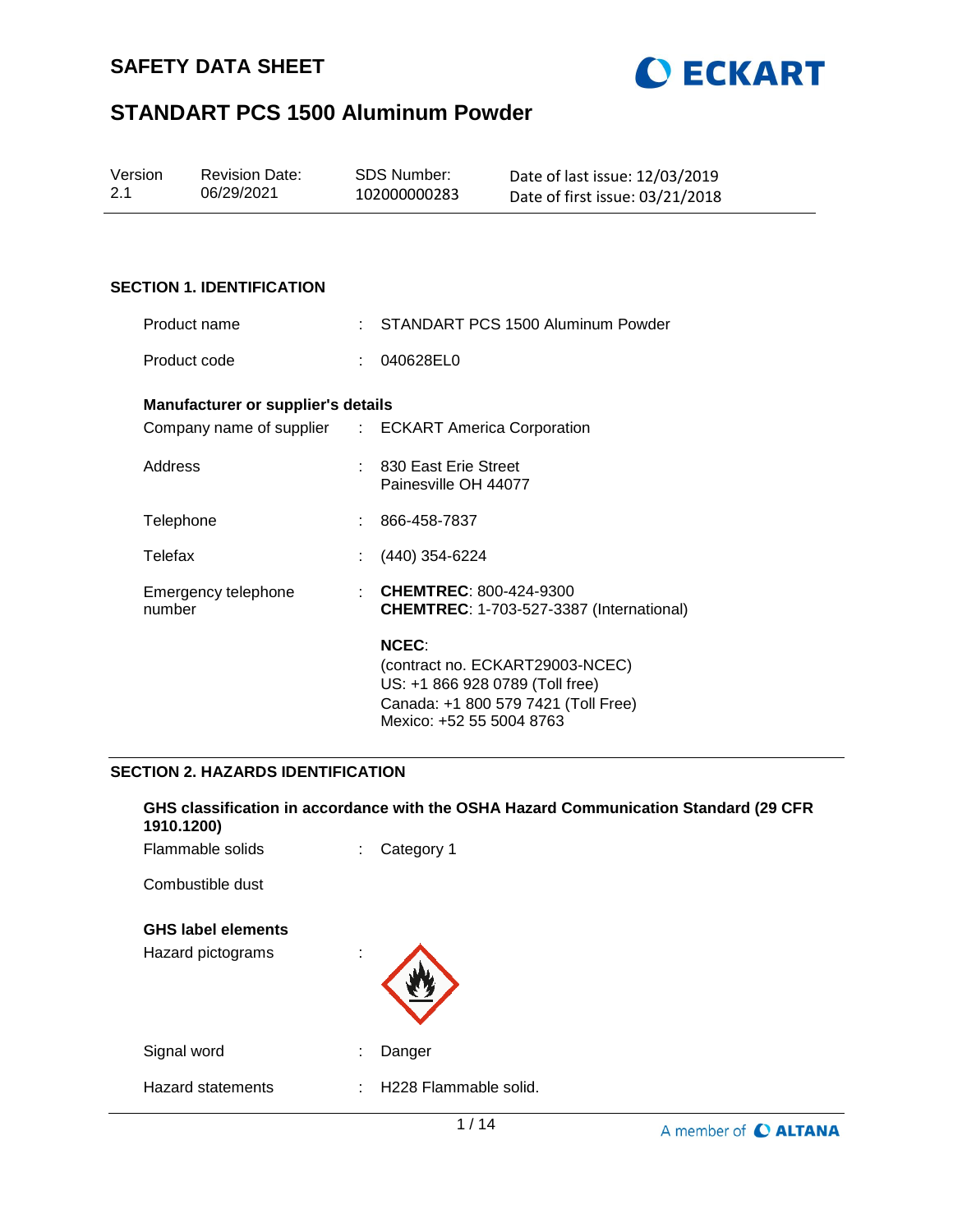



| Version<br>2.1 | <b>Revision Date:</b><br>06/29/2021 | <b>SDS Number:</b><br>102000000283 | Date of last issue: 12/03/2019<br>Date of first issue: 03/21/2018       |
|----------------|-------------------------------------|------------------------------------|-------------------------------------------------------------------------|
|                |                                     |                                    |                                                                         |
|                |                                     |                                    | May form combustible dust concentrations in air.                        |
|                | Precautionary statements            | <b>Prevention:</b>                 |                                                                         |
|                |                                     | P <sub>210</sub>                   | Keep away from heat/ sparks/ open flames/<br>hot surfaces. No smoking.  |
|                |                                     | P <sub>240</sub>                   | Ground/bond container and receiving<br>equipment.                       |
|                |                                     | P241                               | Use explosion-proof electrical/ventilating/<br>lighting equipment.      |
|                |                                     | P <sub>280</sub>                   | Wear protective gloves/ eye protection/ face<br>protection.             |
|                |                                     | <b>Response:</b>                   |                                                                         |
|                |                                     | P370 + P378                        | In case of fire: Use for extinction: Special<br>powder for metal fires. |
|                |                                     | P370 + P378                        | In case of fire: Use for extinction: Dry sand.                          |

# **Other hazards**

None known.

## **SECTION 3. COMPOSITION/INFORMATION ON INGREDIENTS**

#### **Hazardous components**

| Chemical name   | <b>ICAS-No.</b> | Concentration (% w/w) |
|-----------------|-----------------|-----------------------|
| <b>Aluminum</b> | 7429-90-5       | $>= 90 - 100$         |
| Silica          | 7631-86-9       | $>= 5 - < 10$         |

## **SECTION 4. FIRST AID MEASURES**

| General advice          |    | $\therefore$ Move the victim to fresh air.<br>Move out of dangerous area.<br>Show this safety data sheet to the doctor in attendance.<br>Do not leave the victim unattended. |
|-------------------------|----|------------------------------------------------------------------------------------------------------------------------------------------------------------------------------|
| If inhaled              |    | Remove to fresh air.<br>If unconscious, place in recovery position and seek medical<br>advice.<br>If symptoms persist, call a physician.                                     |
| In case of skin contact |    | : Wash off immediately with soap and plenty of water.                                                                                                                        |
|                         |    | If on clothes, remove clothes.                                                                                                                                               |
| In case of eye contact  | ÷. | Flush eyes with water as a precaution.                                                                                                                                       |

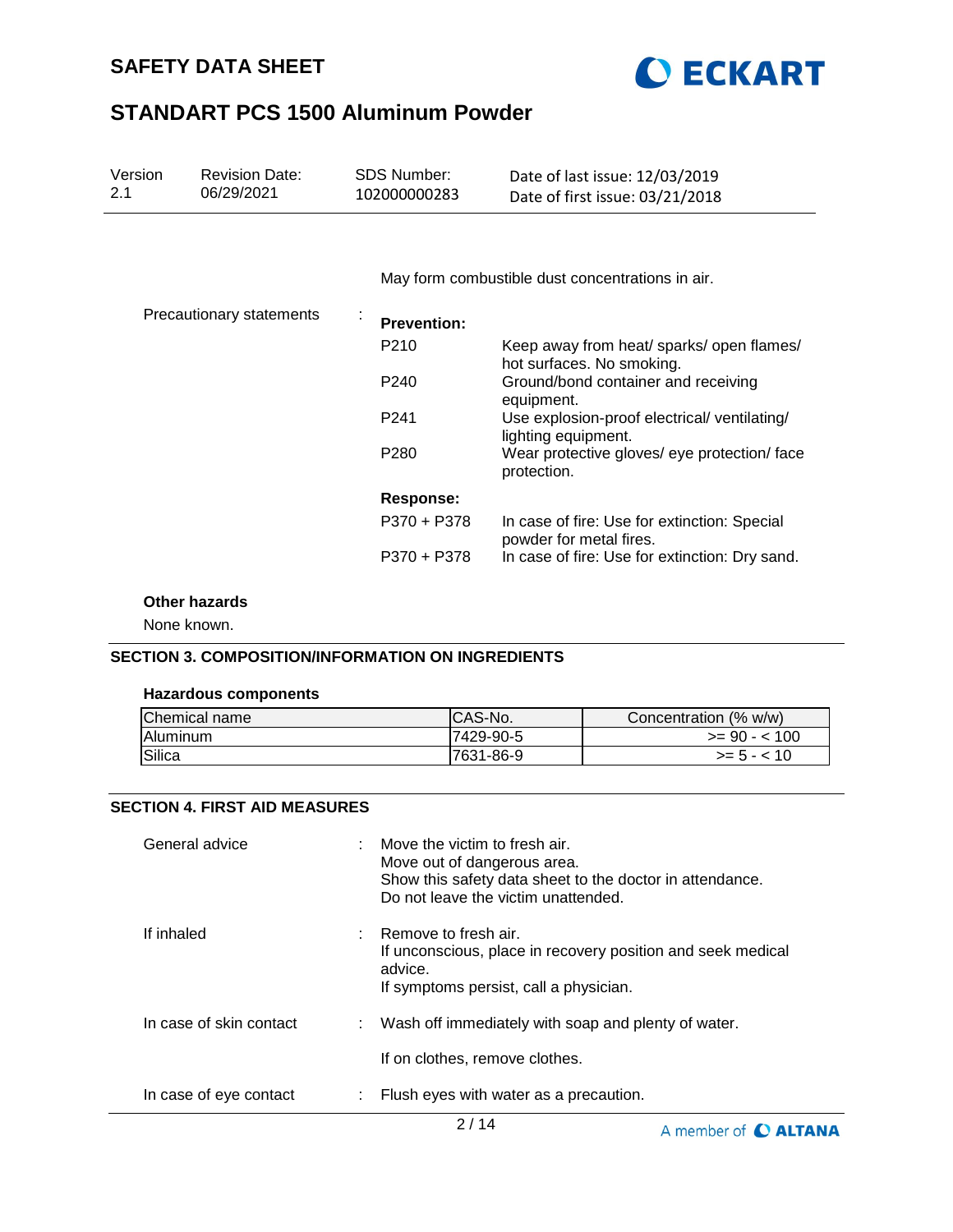



| Version<br>2.1 |                  | <b>Revision Date:</b><br>06/29/2021                    |                      | <b>SDS Number:</b><br>102000000283                                                                                                                                            | Date of last issue: 12/03/2019<br>Date of first issue: 03/21/2018                                                                                                                                                             |  |
|----------------|------------------|--------------------------------------------------------|----------------------|-------------------------------------------------------------------------------------------------------------------------------------------------------------------------------|-------------------------------------------------------------------------------------------------------------------------------------------------------------------------------------------------------------------------------|--|
|                |                  |                                                        |                      | Remove contact lenses.<br>Keep eye wide open while rinsing.                                                                                                                   | If eye irritation persists, consult a specialist.                                                                                                                                                                             |  |
|                | If swallowed     |                                                        |                      | Keep respiratory tract clear.<br>Do not give milk or alcoholic beverages.<br>Never give anything by mouth to an unconscious person.<br>If symptoms persist, call a physician. |                                                                                                                                                                                                                               |  |
|                | delayed          | Most important symptoms<br>and effects, both acute and |                      | None known.                                                                                                                                                                   |                                                                                                                                                                                                                               |  |
|                |                  | <b>SECTION 5. FIREFIGHTING MEASURES</b>                |                      |                                                                                                                                                                               |                                                                                                                                                                                                                               |  |
|                |                  | Suitable extinguishing media                           | ÷                    | Dry sand<br>Special powder against metal fire                                                                                                                                 |                                                                                                                                                                                                                               |  |
|                | media            | Unsuitable extinguishing                               |                      | ABC powder<br>Carbon dioxide (CO2)<br>Water<br>Foam                                                                                                                           |                                                                                                                                                                                                                               |  |
|                |                  |                                                        |                      | High volume water jet                                                                                                                                                         |                                                                                                                                                                                                                               |  |
|                | firefighting     | Specific hazards during                                |                      | (hydrogen).                                                                                                                                                                   | Contact with water liberates extremely flammable gas                                                                                                                                                                          |  |
|                |                  | Further information                                    |                      | separately in closed containments.                                                                                                                                            | For safety reasons in case of fire, cans should be stored<br>Use extinguishing measures that are appropriate to local<br>circumstances and the surrounding environment.<br>Use a water spray to cool fully closed containers. |  |
|                | for firefighters | Special protective equipment                           | $\ddot{\phantom{a}}$ | necessary.                                                                                                                                                                    | Wear self-contained breathing apparatus for firefighting if                                                                                                                                                                   |  |

# **SECTION 6. ACCIDENTAL RELEASE MEASURES**

| Personal precautions,<br>protective equipment and<br>emergency procedures |   | Use personal protective equipment.<br>Evacuate personnel to safe areas.<br>Avoid dust formation.<br>Remove all sources of ignition. |
|---------------------------------------------------------------------------|---|-------------------------------------------------------------------------------------------------------------------------------------|
| Environmental precautions                                                 | ÷ |                                                                                                                                     |

 $3/14$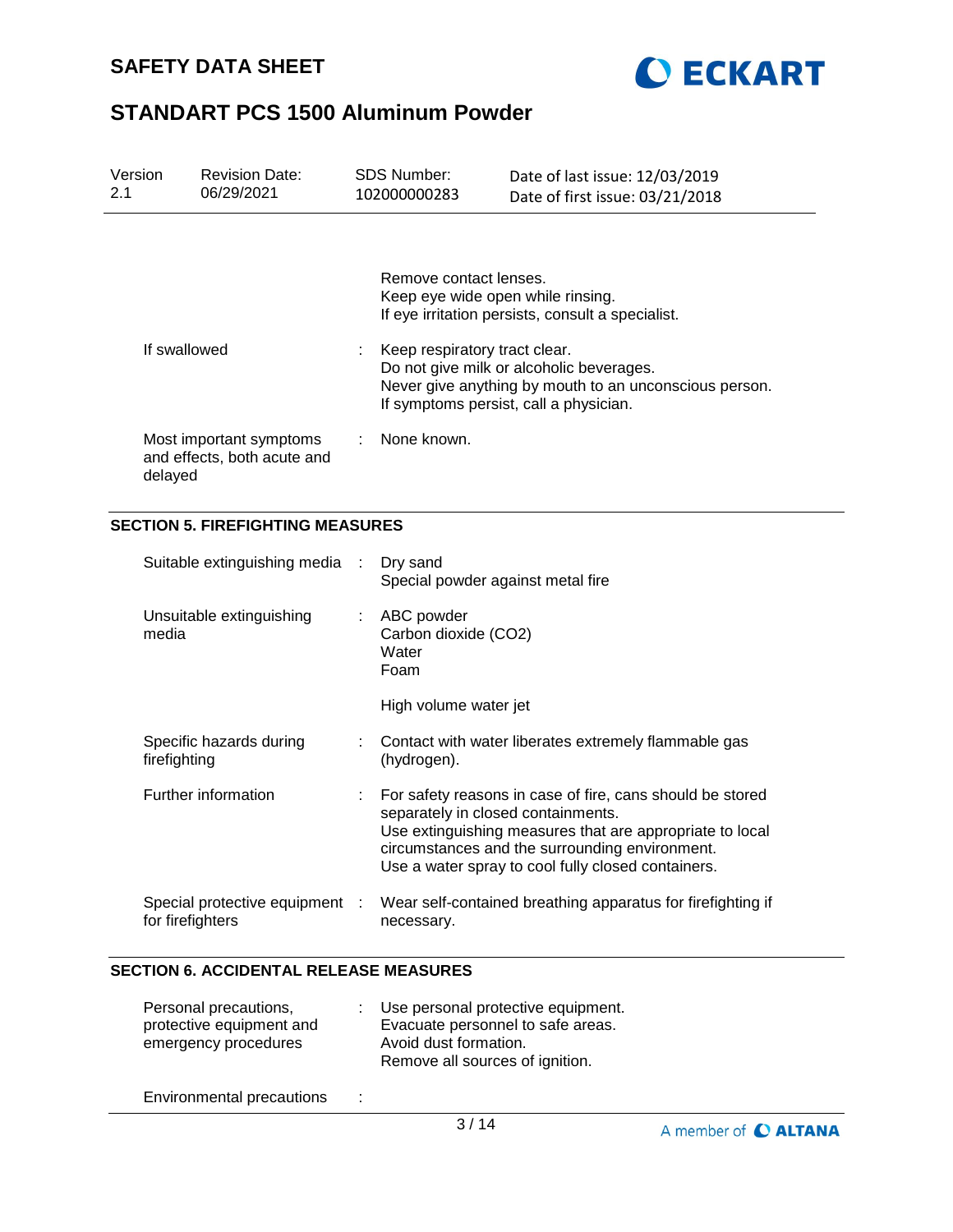



| Version<br>2.1              | <b>Revision Date:</b><br>06/29/2021                      | <b>SDS Number:</b><br>102000000283                                                                                                                                                                                                                  | Date of last issue: 12/03/2019<br>Date of first issue: 03/21/2018                                                                                                                                                                            |  |  |  |
|-----------------------------|----------------------------------------------------------|-----------------------------------------------------------------------------------------------------------------------------------------------------------------------------------------------------------------------------------------------------|----------------------------------------------------------------------------------------------------------------------------------------------------------------------------------------------------------------------------------------------|--|--|--|
|                             |                                                          | respective authorities.                                                                                                                                                                                                                             | Prevent product from entering drains.<br>Prevent further leakage or spillage if safe to do so.<br>If the product contaminates rivers and lakes or drains inform                                                                              |  |  |  |
|                             | Methods and materials for<br>containment and cleaning up | Do not use a vacuum cleaner.                                                                                                                                                                                                                        | Use mechanical handling equipment.                                                                                                                                                                                                           |  |  |  |
|                             |                                                          | Contain spillage, and then collect with an electrically protected<br>vacuum cleaner or by wet-brushing and place in container for<br>disposal according to local regulations (see section 13).<br>Keep in suitable, closed containers for disposal. |                                                                                                                                                                                                                                              |  |  |  |
|                             | <b>SECTION 7. HANDLING AND STORAGE</b>                   |                                                                                                                                                                                                                                                     |                                                                                                                                                                                                                                              |  |  |  |
|                             | Advice on protection against<br>fire and explosion       | Use explosion-proof equipment.                                                                                                                                                                                                                      | During processing, dust may form explosive mixture in air.<br>Take measures to prevent the build up of electrostatic charge.<br>When transferring from one container to another apply<br>earthing measures and use conductive hose material. |  |  |  |
|                             |                                                          | is formed.<br>ignition.                                                                                                                                                                                                                             | Provide appropriate exhaust ventilation at places where dust<br>Keep away from open flames, hot surfaces and sources of                                                                                                                      |  |  |  |
|                             | Advice on safe handling                                  | Avoid creating dust.<br>Store away from heat.                                                                                                                                                                                                       | Routine housekeeping should be instituted to ensure that<br>dusts do not accumulate on surfaces.                                                                                                                                             |  |  |  |
|                             |                                                          | application area.<br>regulations.                                                                                                                                                                                                                   | For personal protection see section 8.<br>Smoking, eating and drinking should be prohibited in the<br>Open drum carefully as content may be under pressure.<br>Dispose of rinse water in accordance with local and national                  |  |  |  |
| Conditions for safe storage |                                                          | (hydrogen)<br>Use explosion-proof equipment.<br>Store in original container.                                                                                                                                                                        | Earthing of containers and apparatuses is essential.<br>Reaction with water liberates extremely flammable gas<br>Keep containers tightly closed in a cool, well-ventilated place.<br>Keep away from sources of ignition - No smoking.        |  |  |  |

A member of C ALTANA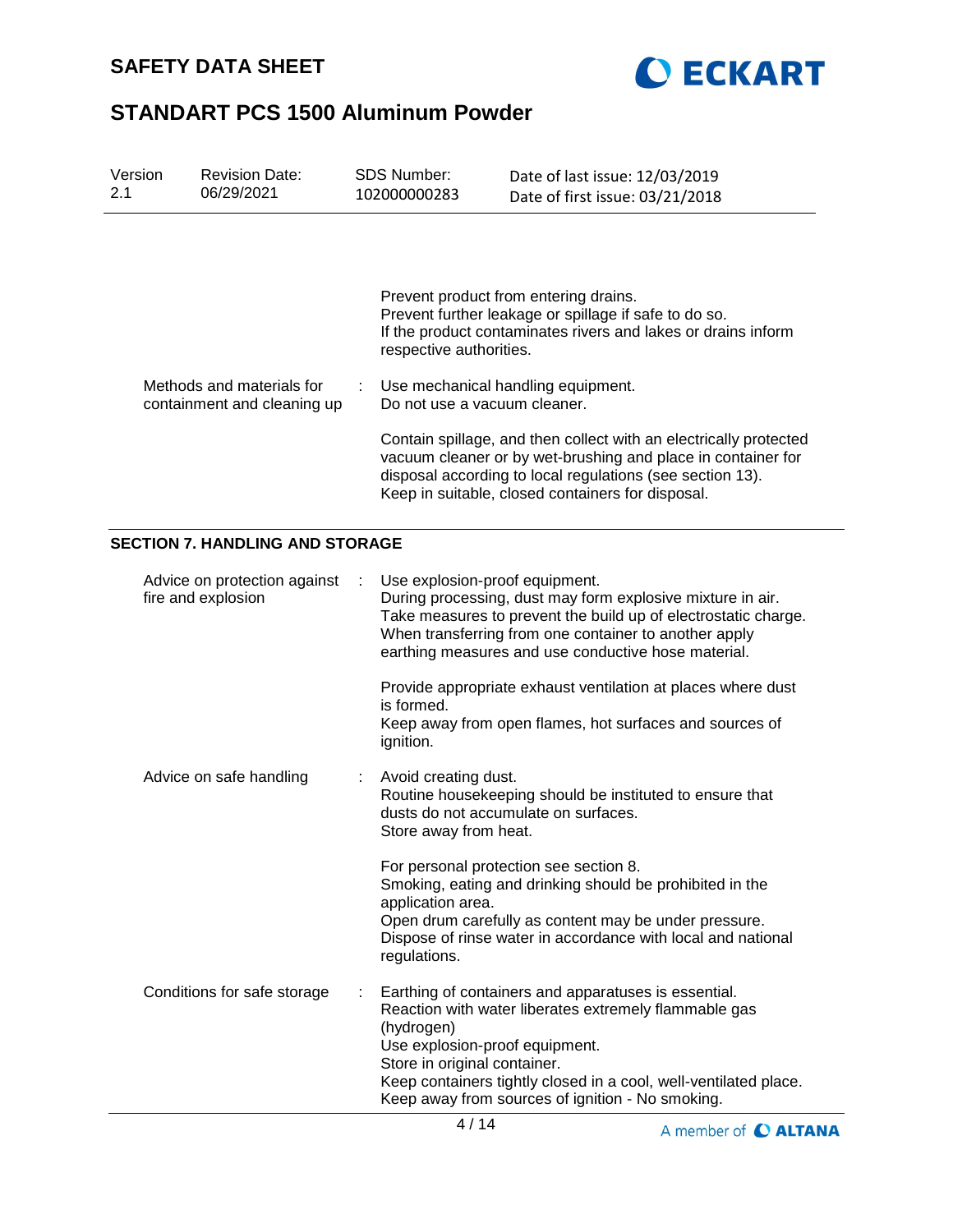



| Version<br>2.1 | <b>Revision Date:</b><br>06/29/2021         | SDS Number:<br>102000000283 | Date of last issue: 12/03/2019<br>Date of first issue: 03/21/2018                                                                                                                                                                                        |
|----------------|---------------------------------------------|-----------------------------|----------------------------------------------------------------------------------------------------------------------------------------------------------------------------------------------------------------------------------------------------------|
|                |                                             |                             |                                                                                                                                                                                                                                                          |
|                |                                             |                             | Keep container closed when not in use.                                                                                                                                                                                                                   |
|                |                                             | No smoking.<br>place.       | Keep container tightly closed in a dry and well-ventilated<br>Electrical installations / working materials must comply with<br>the technological safety standards.                                                                                       |
|                | Technical<br>measures/Precautions           |                             | Protect from humidity and water.                                                                                                                                                                                                                         |
|                | Materials to avoid                          | ÷<br>storage.               | Do not store together with oxidizing and self-igniting products.<br>Never allow product to get in contact with water during<br>Keep away from oxidizing agents, strongly alkaline and<br>strongly acid materials in order to avoid exothermic reactions. |
|                | Further information on<br>storage stability | Keep in a dry place.        |                                                                                                                                                                                                                                                          |

# **SECTION 8. EXPOSURE CONTROLS/PERSONAL PROTECTION**

# **Components with workplace control parameters**

| Components | CAS-No.   | Value type<br>(Form of<br>exposure)          | Control<br>parameters /<br>Permissible<br>concentration | <b>Basis</b>     |
|------------|-----------|----------------------------------------------|---------------------------------------------------------|------------------|
| Aluminum   | 7429-90-5 | TWA (total<br>dust)                          | 50 Million<br>particles per cubic<br>foot               | OSHA Z-3         |
|            |           | <b>TWA</b><br>(Respirable)                   | $5 \text{ mg/m}$ 3                                      | <b>NIOSH REL</b> |
|            |           | TWA (total<br>dust)                          | 15 mg/m3                                                | OSHA Z-3         |
|            |           | TWA (total)                                  | 10 mg/m3                                                | <b>NIOSH REL</b> |
|            |           | TWA<br>(respirable<br>fraction)              | $5$ mg/m $3$                                            | OSHA Z-3         |
|            |           | TWA<br>(respirable<br>fraction)              | 15 Million<br>particles per cubic<br>foot               | OSHA Z-3         |
|            |           | TWA<br>(Respirable<br>particulate<br>matter) | 1 mg/m $3$                                              | <b>ACGIH</b>     |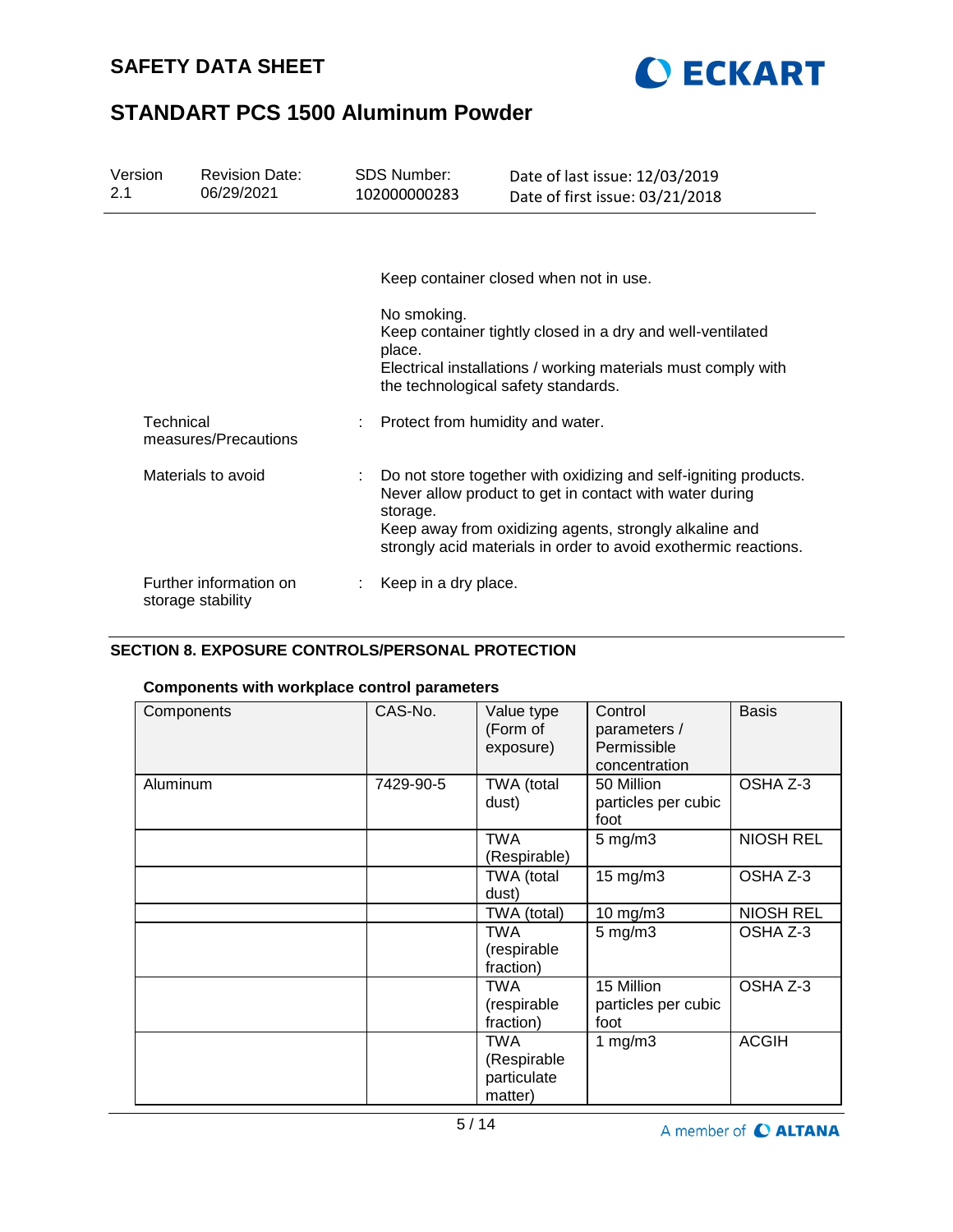



| Version<br>2.1 | <b>Revision Date:</b><br>06/29/2021 | SDS Number:<br>102000000283 | Date of last issue: 12/03/2019<br>Date of first issue: 03/21/2018 |                                                       |                  |  |
|----------------|-------------------------------------|-----------------------------|-------------------------------------------------------------------|-------------------------------------------------------|------------------|--|
|                |                                     |                             |                                                                   |                                                       |                  |  |
|                |                                     |                             | <b>TWA</b>                                                        | $5$ mg/m $3$<br>(Aluminium)                           | <b>NIOSH REL</b> |  |
|                |                                     |                             | <b>TWA (Total)</b>                                                | $15 \text{ mg/m}$<br>(Aluminium)                      | <b>OSHA P0</b>   |  |
|                |                                     |                             | <b>TWA</b><br>(Respirable<br>fraction)                            | $5 \,\mathrm{mg/m}$<br>(Aluminium)                    | <b>OSHA P0</b>   |  |
|                |                                     |                             | <b>TWA</b> (total<br>dust)                                        | 15 mg/m3<br>(Aluminium)                               | OSHA Z-1         |  |
|                |                                     |                             | <b>TWA</b><br>(respirable<br>fraction)                            | $5 \text{ mg/m}$ 3<br>(Aluminium)                     | OSHA Z-1         |  |
|                |                                     |                             | <b>TWA</b> (Total<br>dust)                                        | 15 mg/m3<br>(Aluminium)                               | OSHA P0          |  |
|                |                                     |                             | <b>TWA</b><br>(respirable<br>dust fraction)                       | $5 \text{ mg/m}$<br>(Aluminium)                       | <b>OSHA P0</b>   |  |
|                |                                     |                             | <b>TWA</b><br>(welding<br>fumes)                                  | $5 \,\mathrm{mg/m}$<br>(Aluminium)                    | <b>NIOSH REL</b> |  |
|                |                                     |                             | <b>TWA</b> (pyro<br>powders)                                      | $5$ mg/m $3$<br>(Aluminium)                           | <b>NIOSH REL</b> |  |
|                |                                     |                             | <b>TWA</b><br>(Respirable<br>particulate<br>matter)               | 1 $mg/m3$<br>(Aluminium)                              | <b>ACGIH</b>     |  |
|                |                                     |                             | <b>TWA</b><br>(Fumes)                                             | $5 \text{ mg/m}$                                      | <b>OSHA P0</b>   |  |
| Silica         |                                     | 7631-86-9                   | <b>TWA (Dust)</b>                                                 | 20 Million<br>particles per cubic<br>foot<br>(Silica) | OSHA Z-3         |  |
|                |                                     |                             | TWA (Dust)                                                        | 80 mg/m3 /<br>%SiO <sub>2</sub><br>(Silica)           | OSHA Z-3         |  |
|                |                                     |                             | <b>TWA</b>                                                        | $6$ mg/m $3$<br>(Silica)                              | <b>NIOSH REL</b> |  |

### **Personal protective equipment**

| Respiratory protection      | Use suitable breathing protection if workplace concentration<br>requires.<br>Breathing apparatus with filter.<br>P <sub>1</sub> filter |
|-----------------------------|----------------------------------------------------------------------------------------------------------------------------------------|
| Hand protection<br>Material | _eather                                                                                                                                |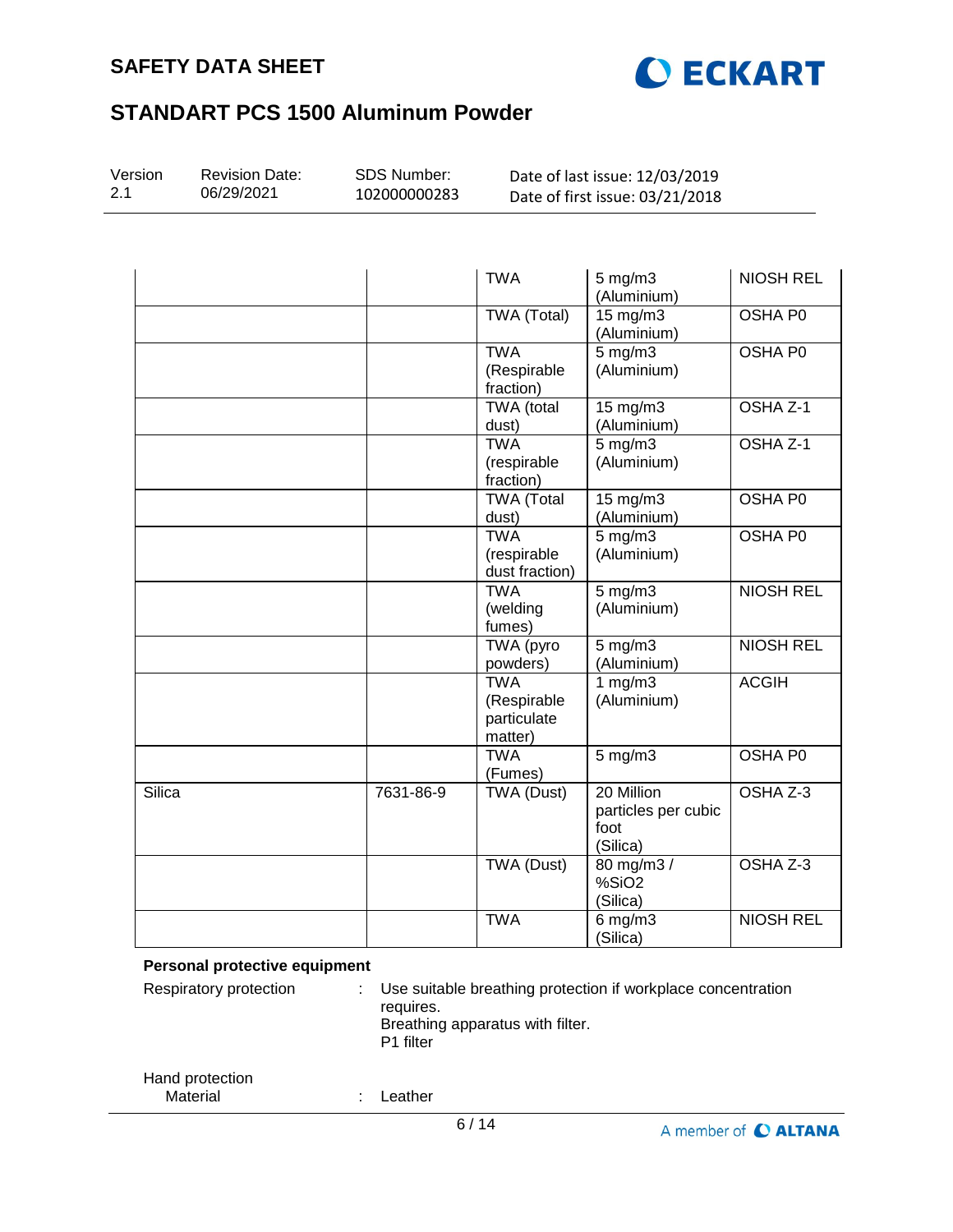# **SAFETY DATA SHEET**



# **STANDART PCS 1500 Aluminum Powder**

| Version<br>2.1 | <b>Revision Date:</b><br>06/29/2021                | <b>SDS Number:</b><br>102000000283                 | Date of last issue: 12/03/2019<br>Date of first issue: 03/21/2018                                                                                                                                                                                                                                |
|----------------|----------------------------------------------------|----------------------------------------------------|--------------------------------------------------------------------------------------------------------------------------------------------------------------------------------------------------------------------------------------------------------------------------------------------------|
|                | Glove length                                       | Long sleeve gloves                                 |                                                                                                                                                                                                                                                                                                  |
|                | Remarks                                            | ÷.                                                 | Leather gloves The choice of an appropriate glove does not<br>only depend on its material but also on other quality features<br>and is different from one producer to the other.<br>The suitability for a specific workplace should be discussed<br>with the producers of the protective gloves. |
|                | Eye protection                                     | Face-shield<br>÷<br>Tightly fitting safety goggles |                                                                                                                                                                                                                                                                                                  |
|                | Skin and body protection                           |                                                    | Anti-static and fire resistant protective clothing. DIN EN<br>11612; EN 533; EN 1149-1. Anti-static safety shoes.<br>Dust impervious protective suit<br>Choose body protection according to the amount and<br>concentration of the dangerous substance at the work place.                        |
|                | Hygiene measures                                   |                                                    | Wash hands before breaks and at the end of workday.                                                                                                                                                                                                                                              |
|                | <b>SECTION 9. PHYSICAL AND CHEMICAL PROPERTIES</b> |                                                    |                                                                                                                                                                                                                                                                                                  |

| Appearance<br>Colour<br>Odour<br><b>Odour Threshold</b><br>рH<br>Melting point/freezing point |    | powder<br>silver<br>odourless<br>No data available<br>substance/mixture is non-soluble (in water)<br>660 °C |
|-----------------------------------------------------------------------------------------------|----|-------------------------------------------------------------------------------------------------------------|
| Boiling point/boiling range                                                                   | ÷. | 2,467 °C                                                                                                    |
| Flash point<br>Evaporation rate<br>Flammability (solid, gas)                                  |    | : No data available<br>No data available<br>combustible dust                                                |
| Upper explosion limit / Upper : No data available<br>flammability limit                       |    |                                                                                                             |
| Lower explosion limit / Lower<br>flammability limit                                           | ÷. | $30$ g/m $3$                                                                                                |
| Vapour pressure                                                                               |    | : No data available                                                                                         |
| Relative density                                                                              |    | : No data available                                                                                         |
| Density                                                                                       |    | $2.5$ g/cm $3$                                                                                              |
| Solubility(ies)                                                                               |    | No data available                                                                                           |
| Partition coefficient: n-                                                                     |    | No data available                                                                                           |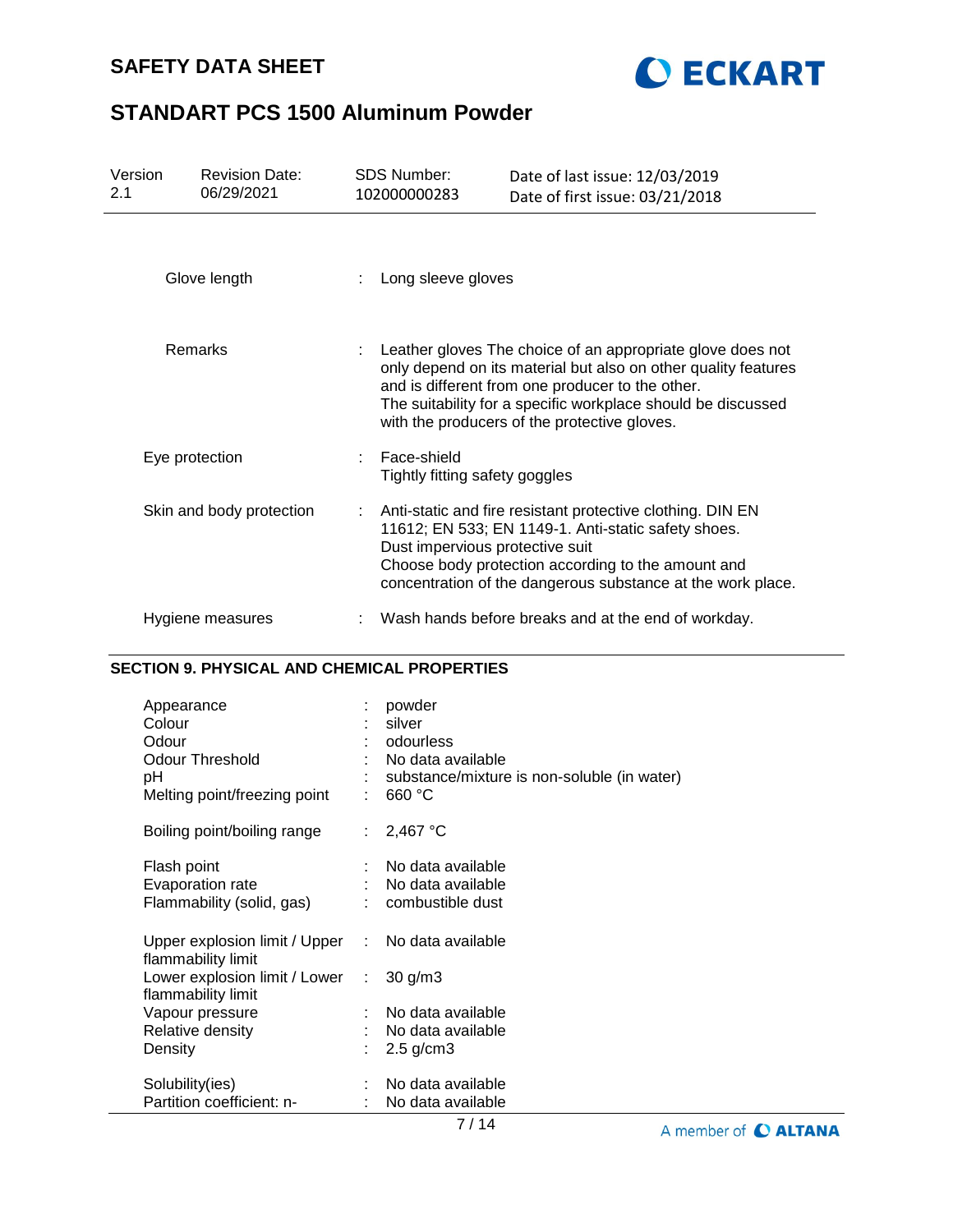



| Version<br>2.1 |                                       | <b>Revision Date:</b><br>06/29/2021         | <b>SDS Number:</b><br>102000000283                 | Date of last issue: 12/03/2019<br>Date of first issue: 03/21/2018                                                                                      |
|----------------|---------------------------------------|---------------------------------------------|----------------------------------------------------|--------------------------------------------------------------------------------------------------------------------------------------------------------|
|                | octanol/water                         | Auto-ignition temperature                   | 340 °C                                             |                                                                                                                                                        |
|                | Viscosity                             | Decomposition temperature                   | No data available<br>No data available             |                                                                                                                                                        |
|                |                                       | <b>SECTION 10. STABILITY AND REACTIVITY</b> |                                                    |                                                                                                                                                        |
|                | Reactivity                            |                                             |                                                    | No decomposition if stored and applied as directed.                                                                                                    |
|                | Chemical stability                    |                                             |                                                    | No decomposition if stored and applied as directed.                                                                                                    |
|                | Possibility of hazardous<br>reactions |                                             |                                                    | Contact with acids and alkalis may release hydrogen.<br>No decomposition if stored and applied as directed.<br>Dust may form explosive mixture in air. |
|                |                                       | Conditions to avoid                         | Heat, flames and sparks.                           |                                                                                                                                                        |
|                |                                       | Incompatible materials                      | Acids<br><b>Bases</b><br>Oxidizing agents<br>Water |                                                                                                                                                        |

# **SECTION 11. TOXICOLOGICAL INFORMATION**

#### **Acute toxicity**

Not classified based on available information.

### **Components:**

| Silica:                   |                                         |
|---------------------------|-----------------------------------------|
| Acute oral toxicity       | : LD50 (Rat): 5,000 mg/kg               |
|                           | (Mouse): 15,000 mg/kg                   |
| Acute inhalation toxicity | (Rat): 0.139 mg/l<br>Exposure time: 4 h |
| Acute dermal toxicity     | LD50 (Rabbit): $> 5,000$ mg/kg          |
|                           |                                         |

### **Skin corrosion/irritation**

Not classified based on available information.

#### **Serious eye damage/eye irritation**

Not classified based on available information.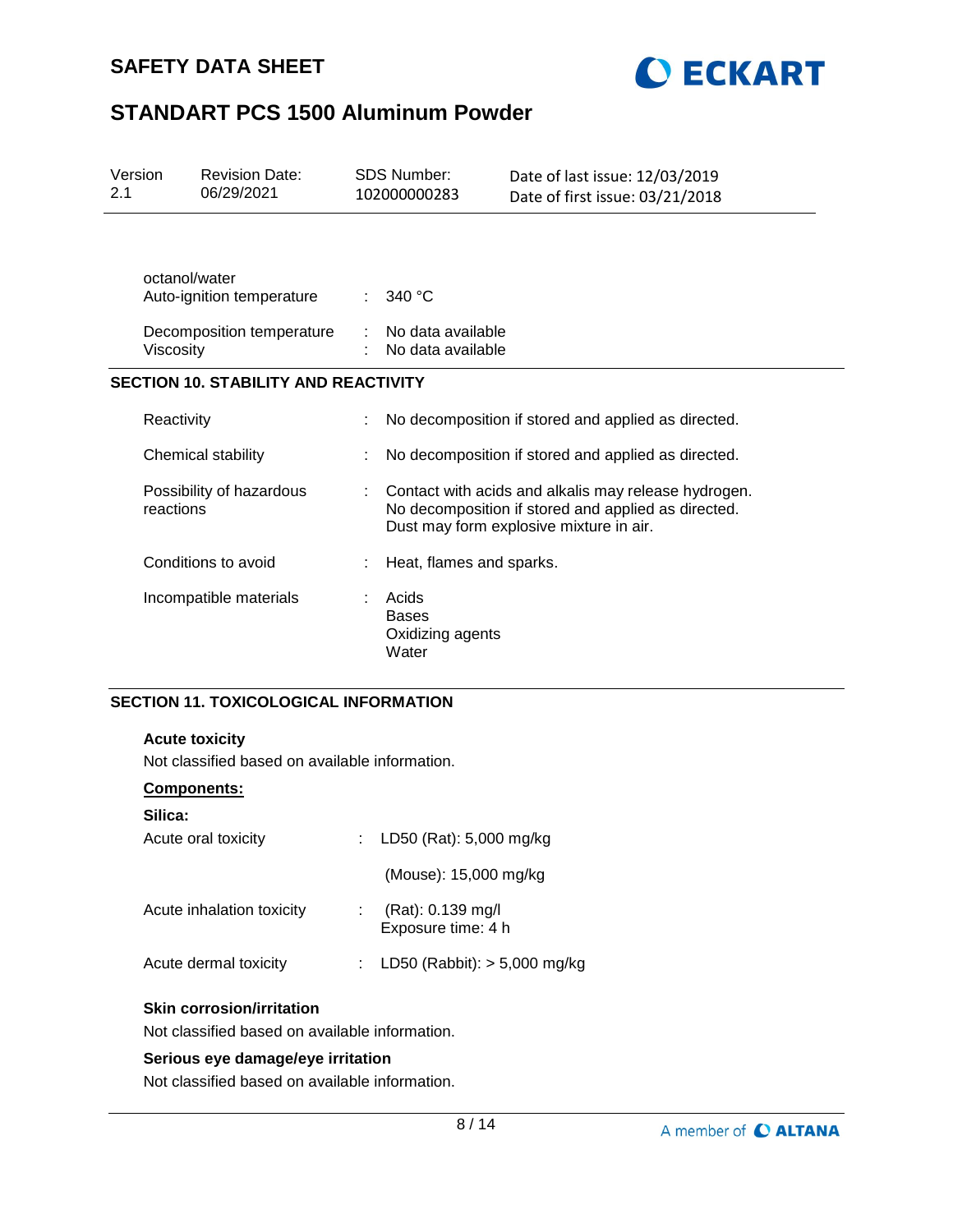



| Version | <b>Revision Date:</b> | SDS Number:  | Date of last issue: 12/03/2019  |
|---------|-----------------------|--------------|---------------------------------|
| 2.1     | 06/29/2021            | 102000000283 | Date of first issue: 03/21/2018 |

#### **Respiratory or skin sensitisation**

## **Skin sensitisation**

Not classified based on available information.

### **Respiratory sensitisation**

Not classified based on available information.

#### **Germ cell mutagenicity**

Not classified based on available information.

#### **Carcinogenicity**

Not classified based on available information.

| <b>IARC</b> | No component of this product present at levels greater than or<br>equal to 0.1% is identified as probable, possible or confirmed<br>human carcinogen by IARC. |
|-------------|---------------------------------------------------------------------------------------------------------------------------------------------------------------|
| <b>OSHA</b> | No component of this product present at levels greater than or<br>equal to 0.1% is on OSHA's list of regulated carcinogens.                                   |
| <b>NTP</b>  | No component of this product present at levels greater than or<br>equal to 0.1% is identified as a known or anticipated carcinogen<br>by NTP.                 |

#### **Reproductive toxicity**

Not classified based on available information.

## **STOT - single exposure**

Not classified based on available information.

#### **STOT - repeated exposure**

Not classified based on available information.

## **Aspiration toxicity**

Not classified based on available information.

### **Further information**

### **Components:**

**Silica:** Remarks: No data available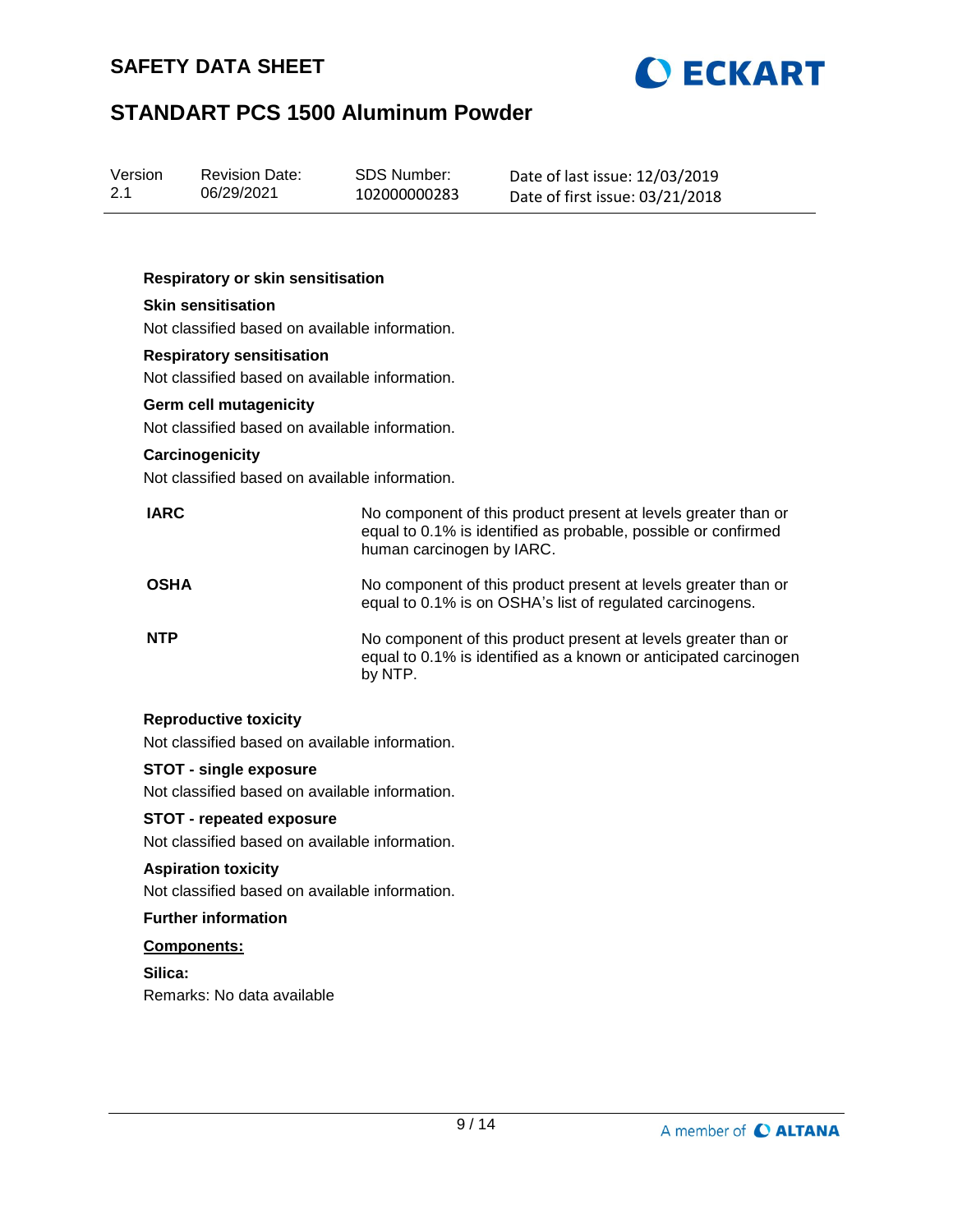



| Version | <b>Revision Date:</b> | SDS Number:  | Date of last issue: 12/03/2019  |
|---------|-----------------------|--------------|---------------------------------|
| 2.1     | 06/29/2021            | 102000000283 | Date of first issue: 03/21/2018 |

## **SECTION 12. ECOLOGICAL INFORMATION**

| <b>Ecotoxicity</b>                                       |                                           |
|----------------------------------------------------------|-------------------------------------------|
| Components:                                              |                                           |
| Silica:                                                  |                                           |
| Toxicity to daphnia and other :<br>aquatic invertebrates | (Daphnia (water flea)): 7,600 mg/l        |
| Toxicity to algae<br>÷.                                  | (Chlorella pyrenoidosa (aglae)): 440 mg/l |
| Persistence and degradability                            |                                           |
| No data available                                        |                                           |
| <b>Bioaccumulative potential</b>                         |                                           |
| No data available                                        |                                           |
| Other adverse effects                                    |                                           |
| No data available                                        |                                           |
| <b>Components:</b>                                       |                                           |
| Silica:                                                  |                                           |
| Additional ecological<br>÷<br>information                | No data available                         |

# **SECTION 13. DISPOSAL CONSIDERATIONS**

| <b>Disposal methods</b> |                                                                                                                                                                           |
|-------------------------|---------------------------------------------------------------------------------------------------------------------------------------------------------------------------|
| Waste from residues     | Do not dispose of waste into sewer.<br>Do not contaminate ponds, waterways or ditches with<br>chemical or used container.<br>Send to a licensed waste management company. |
| Contaminated packaging  | Empty remaining contents.<br>Dispose of as unused product.<br>Do not re-use empty containers.<br>Do not burn, or use a cutting torch on, the empty drum.                  |

#### **SECTION 14. TRANSPORT INFORMATION**

### **National Regulations**

**49 CFR**

UN/ID/NA number : UN 1309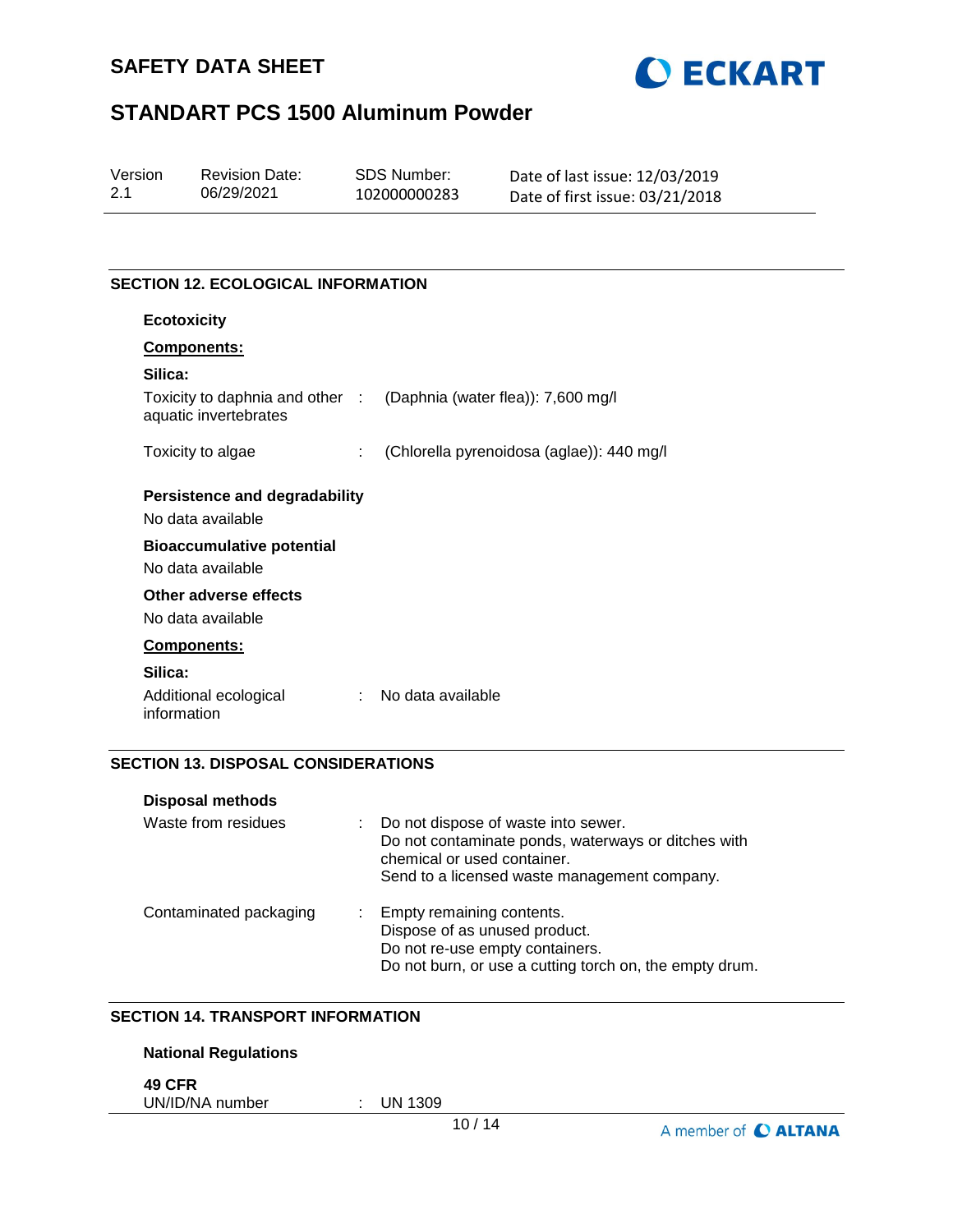# **SAFETY DATA SHEET**



# **STANDART PCS 1500 Aluminum Powder**

| Version<br>2.1 |                                                                               | <b>Revision Date:</b><br>06/29/2021                                                               |        | SDS Number:<br>102000000283                                                                               | Date of last issue: 12/03/2019<br>Date of first issue: 03/21/2018 |
|----------------|-------------------------------------------------------------------------------|---------------------------------------------------------------------------------------------------|--------|-----------------------------------------------------------------------------------------------------------|-------------------------------------------------------------------|
|                |                                                                               | Proper shipping name                                                                              | t.     | Aluminum powder, coated                                                                                   |                                                                   |
|                | Class<br>Packing group<br>Labels<br><b>ERG Code</b>                           | Marine pollutant                                                                                  |        | 4.1<br>$\mathbf{II}$<br><b>FLAMMABLE SOLID</b><br>170<br>no                                               |                                                                   |
|                |                                                                               | <b>International Regulations</b>                                                                  |        |                                                                                                           |                                                                   |
|                | <b>IATA-DGR</b><br>UN/ID No.<br>Class<br>Packing group<br>Labels<br>aircraft) | Proper shipping name<br>Packing instruction (cargo<br>Packing instruction<br>(passenger aircraft) |        | <b>UN 1309</b><br>Aluminium powder, coated<br>4.1<br>$\mathbf{H}$<br><b>Flammable Solid</b><br>448<br>445 |                                                                   |
|                | <b>IMDG-Code</b><br>UN number                                                 | Proper shipping name                                                                              | ÷.     | <b>UN 1309</b><br>ALUMINIUM POWDER, COATED                                                                |                                                                   |
|                | Class<br>Packing group<br>Labels<br>EmS Code<br>Remarks                       | Marine pollutant                                                                                  | ÷<br>÷ | 4.1<br>$\mathbf{II}$<br>4.1<br>$F-G$ , S-G<br>no                                                          | IMDG Code segregation group 15 - Powdered metals                  |

# **Transport in bulk according to Annex II of MARPOL 73/78 and the IBC Code**

Not applicable for product as supplied.

## **SECTION 15. REGULATORY INFORMATION**

### **EPCRA - Emergency Planning and Community Right-to-Know Act**

## **CERCLA Reportable Quantity**

This material does not contain any components with a CERCLA RQ.

### **SARA 304 Extremely Hazardous Substances Reportable Quantity**

This material does not contain any components with a section 304 EHS RQ.

## **SARA 302 Extremely Hazardous Substances Threshold Planning Quantity**

This material does not contain any components with a section 302 EHS TPQ.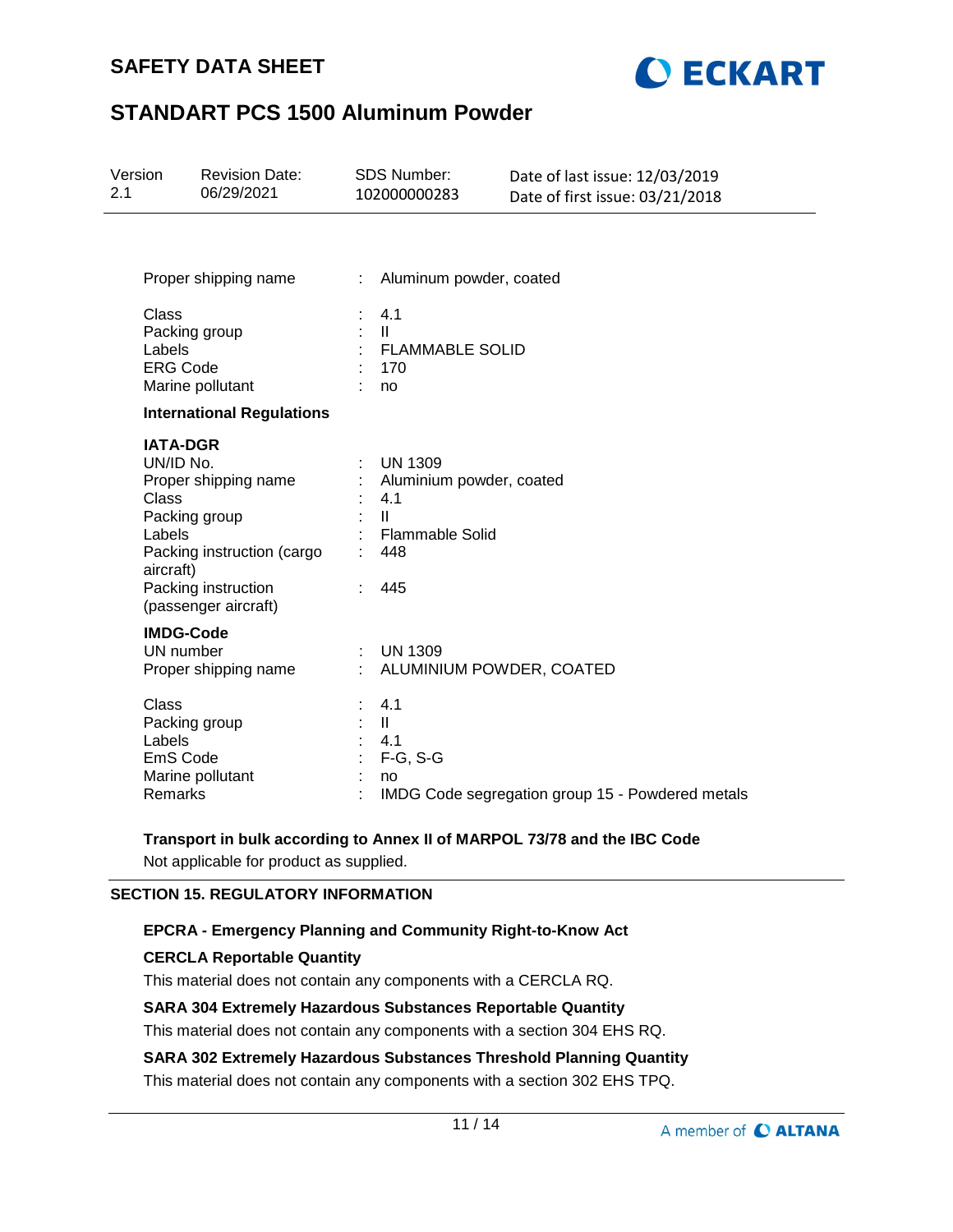

| Version<br>2.1  | <b>Revision Date:</b><br>06/29/2021 | SDS Number:<br>102000000283 | Date of last issue: 12/03/2019<br>Date of first issue: 03/21/2018                                       |                      |
|-----------------|-------------------------------------|-----------------------------|---------------------------------------------------------------------------------------------------------|----------------------|
|                 |                                     |                             |                                                                                                         |                      |
|                 | SARA 311/312 Hazards                | Combustible dust            | Flammable (gases, aerosols, liquids, or solids)                                                         |                      |
| <b>SARA 313</b> |                                     |                             | The following components are subject to reporting levels<br>established by SARA Title III, Section 313: |                      |
|                 |                                     | Aluminum                    | 7429-90-5                                                                                               | $>= 90 - 5 = 100 \%$ |

### **Clean Air Act**

This product neither contains, nor was manufactured with a Class I or Class II ODS as defined by the U.S. Clean Air Act Section 602 (40 CFR 82, Subpt. A, App.A + B).

This product does not contain any hazardous air pollutants (HAP), as defined by the U.S. Clean Air Act Section 112 (40 CFR 61).

This product does not contain any chemicals listed under the U.S. Clean Air Act Section 112(r) for Accidental Release Prevention (40 CFR 68.130, Subpart F).

This product does not contain any chemicals listed under the U.S. Clean Air Act Section 111 SOCMI Intermediate or Final VOC's (40 CFR 60.489).

### **Clean Water Act**

This product does not contain any Hazardous Substances listed under the U.S. CleanWater Act, Section 311, Table 116.4A.

This product does not contain any Hazardous Chemicals listed under the U.S. CleanWater Act, Section 311, Table 117.3.

This product does not contain any toxic pollutants listed under the U.S. Clean Water Act Section 307

### **US State Regulations**

#### **Massachusetts Right To Know**

| Aluminum                   | 7429-90-5 |
|----------------------------|-----------|
| Silica                     | 7631-86-9 |
| Pennsylvania Right To Know |           |
| Aluminum                   | 7429-90-5 |
| Silica                     | 7631-86-9 |

#### **California Prop. 65**

This product does not contain any chemicals known to State of California to cause cancer, birth defects, or any other reproductive harm.



WARNING: This product can expose you to chemicals including lead and cadmium, which is/are known to the State of California to cause cancer and birth defects or other reproductive harm. For more information go to www.P65Warnings.ca.gov.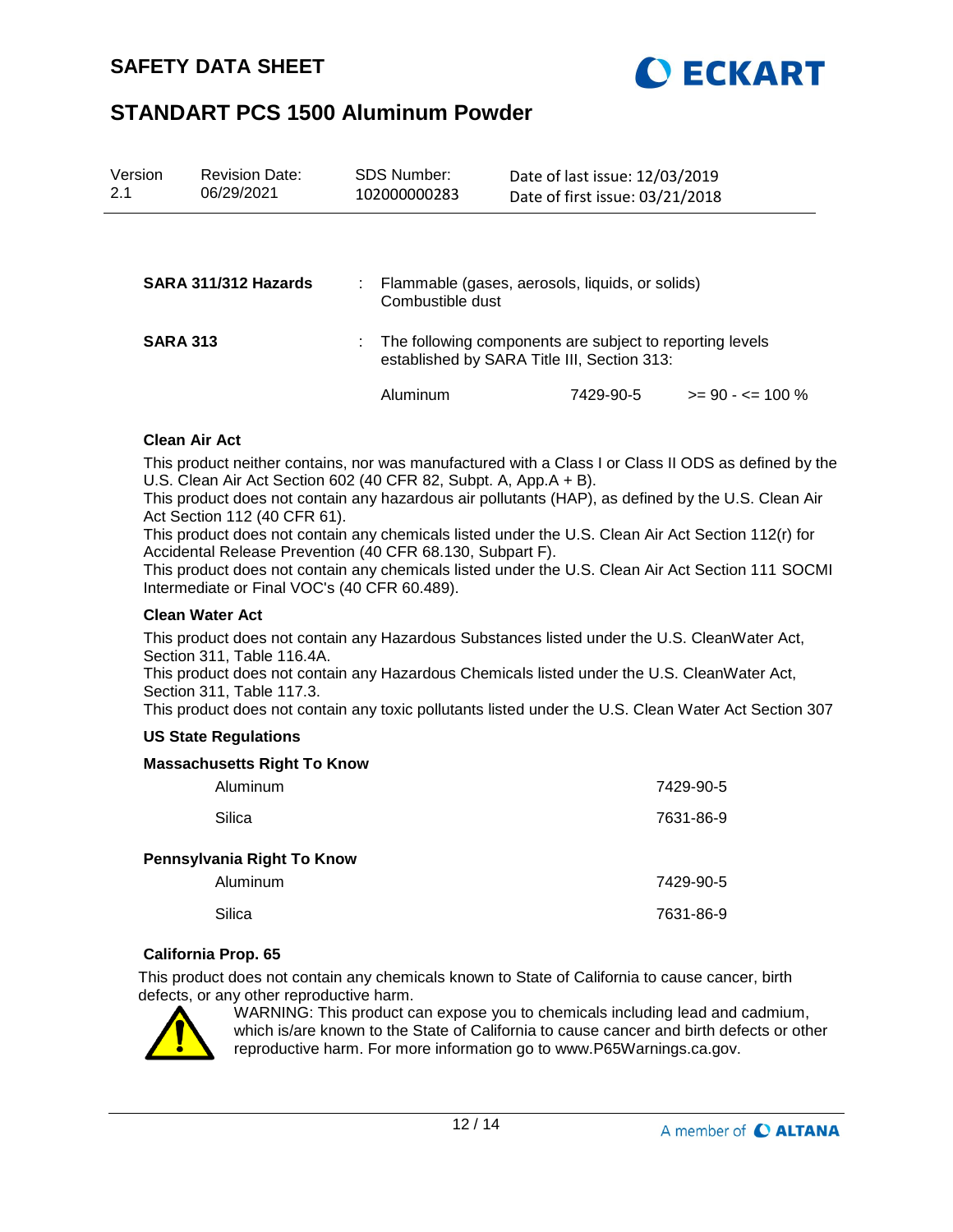



| Version<br>2.1                                                                                                                                                                                            | <b>Revision Date:</b><br>06/29/2021            | <b>SDS Number:</b><br>102000000283                                      | Date of last issue: 12/03/2019<br>Date of first issue: 03/21/2018 |           |  |
|-----------------------------------------------------------------------------------------------------------------------------------------------------------------------------------------------------------|------------------------------------------------|-------------------------------------------------------------------------|-------------------------------------------------------------------|-----------|--|
|                                                                                                                                                                                                           |                                                |                                                                         |                                                                   |           |  |
|                                                                                                                                                                                                           | <b>California List of Hazardous Substances</b> |                                                                         |                                                                   |           |  |
|                                                                                                                                                                                                           | Aluminum                                       |                                                                         |                                                                   | 7429-90-5 |  |
|                                                                                                                                                                                                           |                                                |                                                                         |                                                                   |           |  |
|                                                                                                                                                                                                           | Silica                                         |                                                                         |                                                                   | 7631-86-9 |  |
|                                                                                                                                                                                                           | Aluminum                                       | <b>California Permissible Exposure Limits for Chemical Contaminants</b> |                                                                   | 7429-90-5 |  |
|                                                                                                                                                                                                           | Silica                                         |                                                                         |                                                                   | 7631-86-9 |  |
| The components of this product are reported in the following inventories:<br><b>DSL</b><br>All components of this product are on the Canadian DSL<br><b>TSCA</b><br>On TSCA Inventory<br><b>TSCA list</b> |                                                |                                                                         |                                                                   |           |  |

No substances are subject to a Significant New Use Rule.

No substances are subject to TSCA 12(b) export notification requirements.

## **SECTION 16. OTHER INFORMATION**

#### **Full text of other abbreviations**

| <b>ACGIH</b>                                                                                  |  | : USA. ACGIH Threshold Limit Values (TLV)                                                      |  |  |  |
|-----------------------------------------------------------------------------------------------|--|------------------------------------------------------------------------------------------------|--|--|--|
| <b>NIOSH REL</b>                                                                              |  | : USA. NIOSH Recommended Exposure Limits                                                       |  |  |  |
| OSHA P <sub>0</sub>                                                                           |  | USA. OSHA - TABLE Z-1 Limits for Air Contaminants -<br>1910.1000                               |  |  |  |
| OSHA Z-1                                                                                      |  | : USA. Occupational Exposure Limits (OSHA) - Table Z-1<br>Limits for Air Contaminants          |  |  |  |
| OSHA Z-3                                                                                      |  | : USA. Occupational Exposure Limits (OSHA) - Table Z-3<br><b>Mineral Dusts</b>                 |  |  |  |
| ACGIH / TWA                                                                                   |  | : 8-hour, time-weighted average                                                                |  |  |  |
| NIOSH REL / TWA                                                                               |  | : Time-weighted average concentration for up to a 10-hour<br>workday during a 40-hour workweek |  |  |  |
| OSHA P0 / TWA                                                                                 |  | : 8-hour time weighted average                                                                 |  |  |  |
| OSHA Z-1 / TWA                                                                                |  | : 8-hour time weighted average                                                                 |  |  |  |
| OSHA Z-3 / TWA                                                                                |  | : 8-hour time weighted average                                                                 |  |  |  |
| AICS - Australian Inventory of Chemical Substances; AIIC - Australian Inventory of Industrial |  |                                                                                                |  |  |  |
| Chemicals; ASTM - American Society for the Testing of Materials; bw - Body weight; CERCLA -   |  |                                                                                                |  |  |  |
| Comprehensive Environmental Response, Compensation, and Liability Act; CMR - Carcinogen,      |  |                                                                                                |  |  |  |